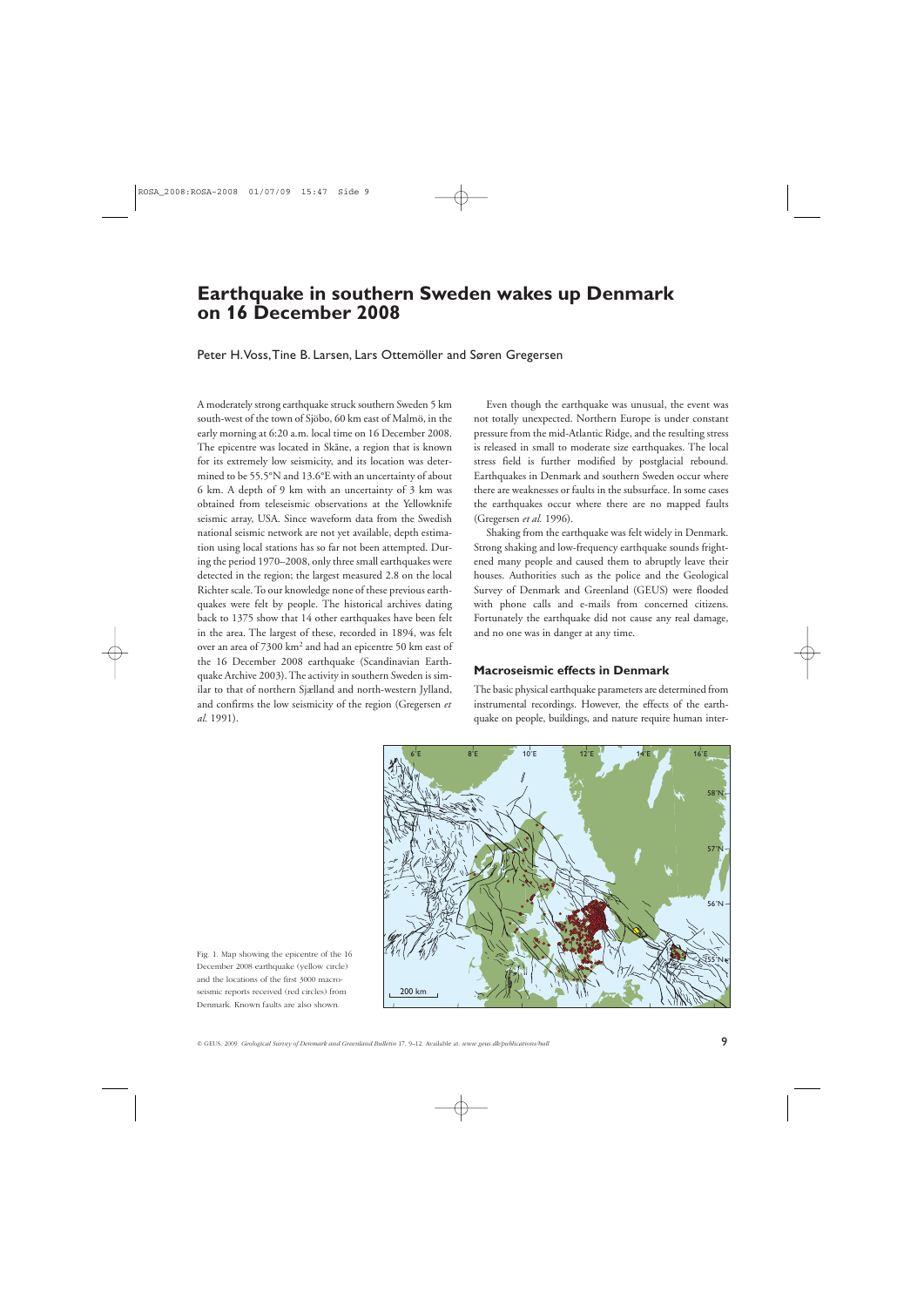

Fig. 2. Perceptibility areas for 25 selected earthquakes (area of intensity 3) correlated with their magnitudes. The red squares are for the shield region in Kaliningrad, Denmark and Sweden (KaDS) compared to the 16 December 2008 earthquake. These areas are larger than those in Norway (NOR), on the Norwegian continental shelf (Noshel) and in the United Kingdom (UK). The 16 December earthquake (preliminary result shown by a circle) seems to confirm the trend.

action to be delineated. Immediately following the earthquake, GEUS requested input from the public through the news media and our own web page. Our earthquake questionnaire was placed on www.geus.dk and a paper copy was mailed to those who had no internet access or who felt uncomfortable about reporting electronically. After a few days, GEUS had received more than 3000 earthquake reports (Fig. 1), and after a month the number exceeded 4000 reports. This is a large increase compared to the last widely felt earthquake in Denmark in 2001, where we received little more than 400 reports (Larsen *et al.* 2008) and the one in 1985 in Kattegat, which was almost as large as the 16 December 2008 earthquake, where we received a total of around 500 reports from Sweden and Denmark.

In Denmark alone the area where the earthquake was felt covers about 50 000 km2 (Fig. 1). Earthquakes in Scandinavia are felt over much larger areas than in California, where C.F. Richter worked when he invented the Richter magnitude scale. Thus the attenuation in Scandinavia is lower than that in California. A comparison of local observations of 25 earthquakes in different regions and their magnitude suggests that the affected area this time will exceed  $100\ 000\ \mathrm{km^2}$  (Fig. 2).

Reports from the population are an important tool to assess the impact of an earthquake and to identify locations that are particularly vulnerable to ground shaking. This is still of great

interest as earthquakes can be compared to historic events predating the era of instrumental recording. This information is used in seismic hazard studies, for example in connection with large construction projects. The GEUS questionnaire comprises the address of the observer, information about the building in which the observer was located and detailed information about shaking and other effects caused by the earthquake. Shaking is strongly amplified in tall buildings, and the European macroseismic scale (Grünthal *et al.* 1998) recommends that shaking observations above the 5th floor are not taken into account when determining the intensity of an earthquake. A detailed study of the 4000 current reports has not yet been completed, but the reports will provide valuable shake information especially for Sjælland.

In many locations the earthquake was felt strongly. Some examples, with locations shown on Fig. 3, are: Copenhagen: "walls, closet and bed were shaking", Gilleleje: "the chair I was sitting in was shaking", Humlebæk: "it was as if the bed was shaken – it felt very terrifying", Ålborg: "it felt as if someone was shaking my bed gently", Kettinge: "as when a large truck is just outside".

Some reports claim that the earthquake caused a road in Helsingør to crack. Inspection of the road confirms the presence of cracks, but it is not obvious that the cracks opened during the earthquake. New asphalt was added to the road a year earlier, and the small cracks are located in the weak zone where new asphalt overlaps with old. The road is exposed to heavy traffic and the cracks could have opened at any time. They do not look any different from other asphalt cracks. The European-Mediterranean Seismological Centre has also received information (a photo) of cracked asphalt in Sweden, but it has not been confirmed that these cracks formed during the earthquake.



Fig. 3. Map of Denmark and south-western Sweden showing the location of place names mentioned in the text.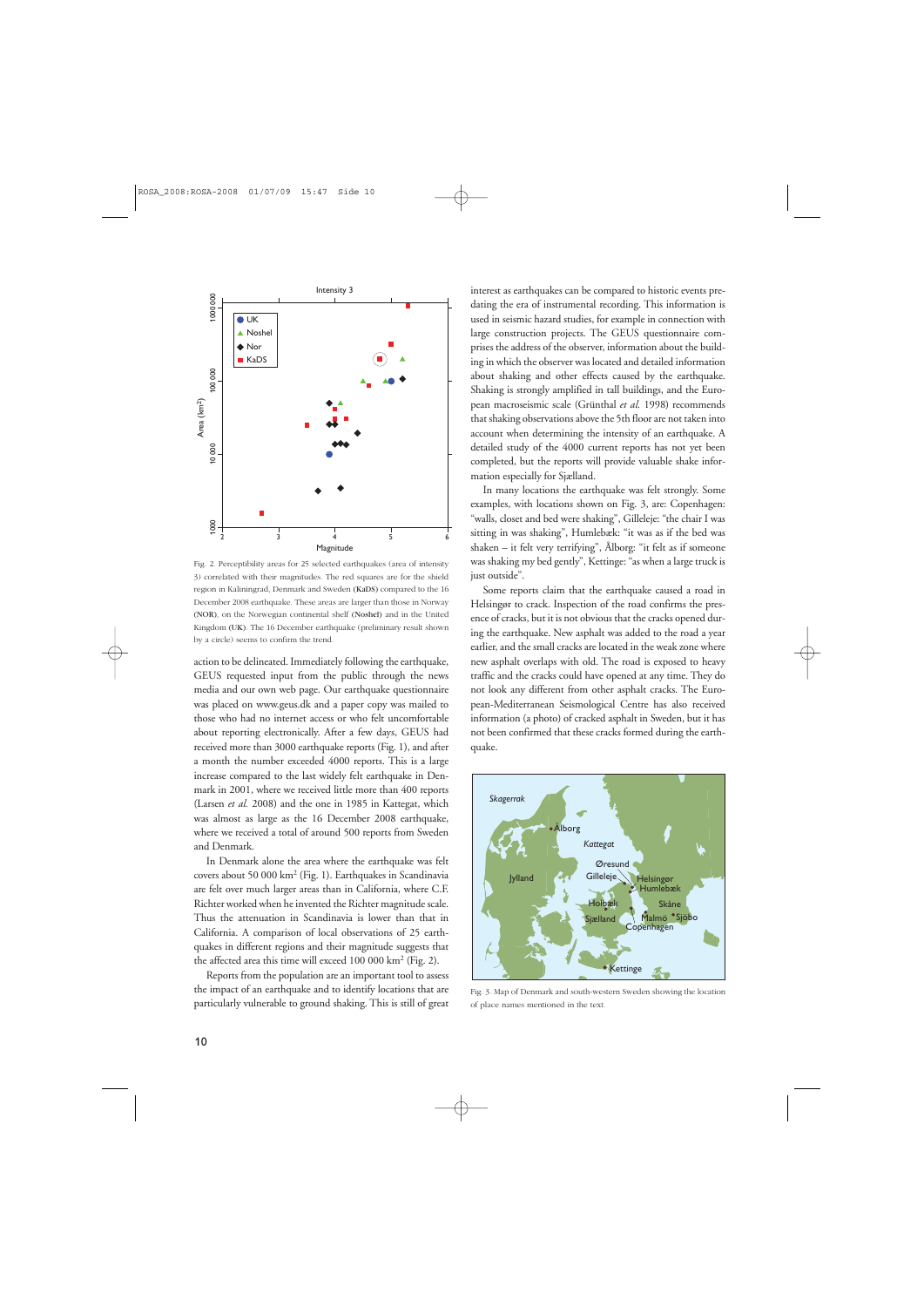

Fig. 4. Map showing magnitudes and focal mechanisms from various agencies. Each circle shows the ML estimated from the data from each seismograph. ML values are from University of Bergen, University of Helsinki, GeoForschungsZentrum in Postdam and GEUS. The 2008 epicentre is shown by a star. The focal mechanisms in the upper left corner were determined by this (preliminary) study, CMT (the global CMT project; Ekström & Nettles 2008) and INGV (The MEDNET network; Morelli *et al*. 2000).

#### **Earthquake magnitude**

Determining the magnitude of an earthquake is not straightforward. Many different definitions of magnitude are in use at seismological data centres around the world. They measure fundamentally different parameters in the seismograms, all with the intention to reproduce C.F. Richter's original magnitude measure from 1935 (Richter 1935), which is in widespread use for public information and in engineering in earthquake regions. The earthquake hazards program at the United States Geological Survey (USGS) calculates up to six different magnitude values for each registered earthquake. At GEUS, two different magnitudes are calculated: our own computation of local magnitude (ML), which should give the classical Richter number (Richter 1935) for local earthquakes, and the moment magnitude (Hanks & Kanamori 1979), which reflects the size of the fault area and the slip during the earthquake.

At GEUS, the ML is calculated from the maximum amplitude of the earthquake signal on the vertical component of the seismograph (usually the (surface) Lg wave) taking into account the distance between the earthquake and the seismograph station. When the Lg wave is observed at several seismographs, we calculate the ML as the average of the separate ML values. It requires little data to calculate and it can be calculated shortly after the earthquake. When the data quality is low, as is often the case with weak, local earthquakes, the ML is the only magnitude that can be calculated. The calculation of ML builds on experience of how effectively the shaking propagates in the area.

The variations in the ML value calculated at different seismograph stations can be large. Following the earthquake on 16 December 2008, several European agencies reported ML values for their stations. The values ranged from 4.6 to 5.8 even though the local corrections are supposed to ensure similar values for all stations (Fig. 4). Ideally the ML values estimated at seismographs map the energy released in different directions from the earthquake, but the uncertainty in the correction of damping is large, so the pattern is only determined with some uncertainty. At GEUS, a ML value of 4.8 was calculated, identical to the ML value reported by the USGS. University of Bergen reported 4.7, University of Helsinki 4.9 and Helmholtz-Zentrum Potsdam - Deutsches GeoForschungsZentrum 5.4.

The moment magnitude is based on the seismic moment of the earthquake, a physical parameter that is proportional to the area of the fault multiplied by its slip. The moment can be determined from seismological measurements, and in special cases from geodetic measurements. A large number of clear signals on seismographs surrounding the epicentre are needed to obtain a well constrained moment magnitude, using moment tensor inversion. The moment magnitude is determined by searching for the earthquake source parameters that produce synthetic seismograms that have the best possible fit to the observed seismograms. We have determined the moment tensor and a moment magnitude of 4.2 using the method by Dreger (2003). University of Uppsala, USGS and Istituto Nazionale di Geofisica e Vulcanologia reported a moment magnitude of 4.3.

Fault plane solutions determined in this preliminary study and by others all show a strike-slip movement with a normal component. The corresponding compressional stress field is orientated in a NNW–SSE direction as shown by the focal mechanisms (Fig. 4).



Fig. 5. Seismograms of the 16 December 2008 earthquake showing the vertical component of the broadband seismometers at Copenhagen and Bornholm, located 65 and 108 km from the epicentre, respectively.